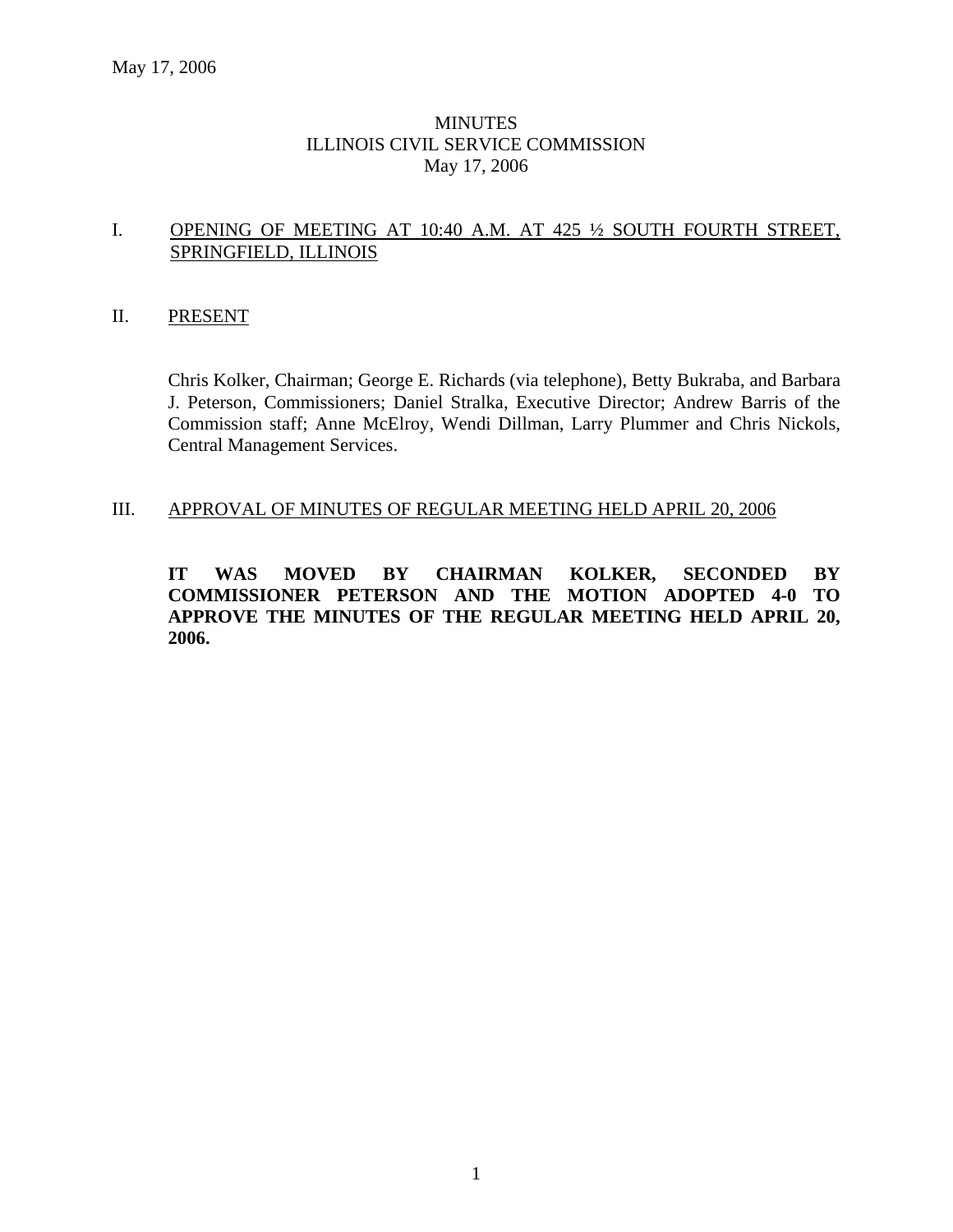# IV. EXEMPTIONS UNDER SECTION 4d(3) OF THE PERSONNEL CODE

## **A. Report on Exempt Positions**

|                                         | Total            | Number of Exempt |
|-----------------------------------------|------------------|------------------|
| Agency                                  | <b>Employees</b> | Positions        |
|                                         |                  |                  |
|                                         |                  |                  |
|                                         |                  |                  |
|                                         |                  |                  |
|                                         |                  |                  |
| Central Management Services  1,646 115  |                  |                  |
| Children and Family Services 3,310 41   |                  |                  |
|                                         |                  |                  |
|                                         |                  |                  |
|                                         |                  |                  |
|                                         |                  |                  |
|                                         |                  |                  |
|                                         |                  |                  |
|                                         |                  |                  |
|                                         |                  |                  |
|                                         |                  |                  |
| Environmental Protect. Agency  1,065 17 |                  |                  |
|                                         |                  |                  |
|                                         |                  |                  |
|                                         |                  |                  |
|                                         |                  |                  |
|                                         |                  |                  |
|                                         |                  |                  |
|                                         |                  |                  |
|                                         |                  |                  |
|                                         |                  |                  |
|                                         |                  |                  |
|                                         |                  |                  |
|                                         |                  |                  |
|                                         |                  |                  |
|                                         |                  |                  |
|                                         |                  |                  |
|                                         |                  |                  |
|                                         |                  |                  |
|                                         |                  |                  |
|                                         |                  |                  |
|                                         |                  |                  |
|                                         |                  |                  |
|                                         |                  |                  |
|                                         |                  |                  |
|                                         |                  |                  |
|                                         |                  |                  |
|                                         |                  |                  |
|                                         |                  |                  |
|                                         |                  |                  |
|                                         |                  |                  |
|                                         |                  |                  |
|                                         |                  |                  |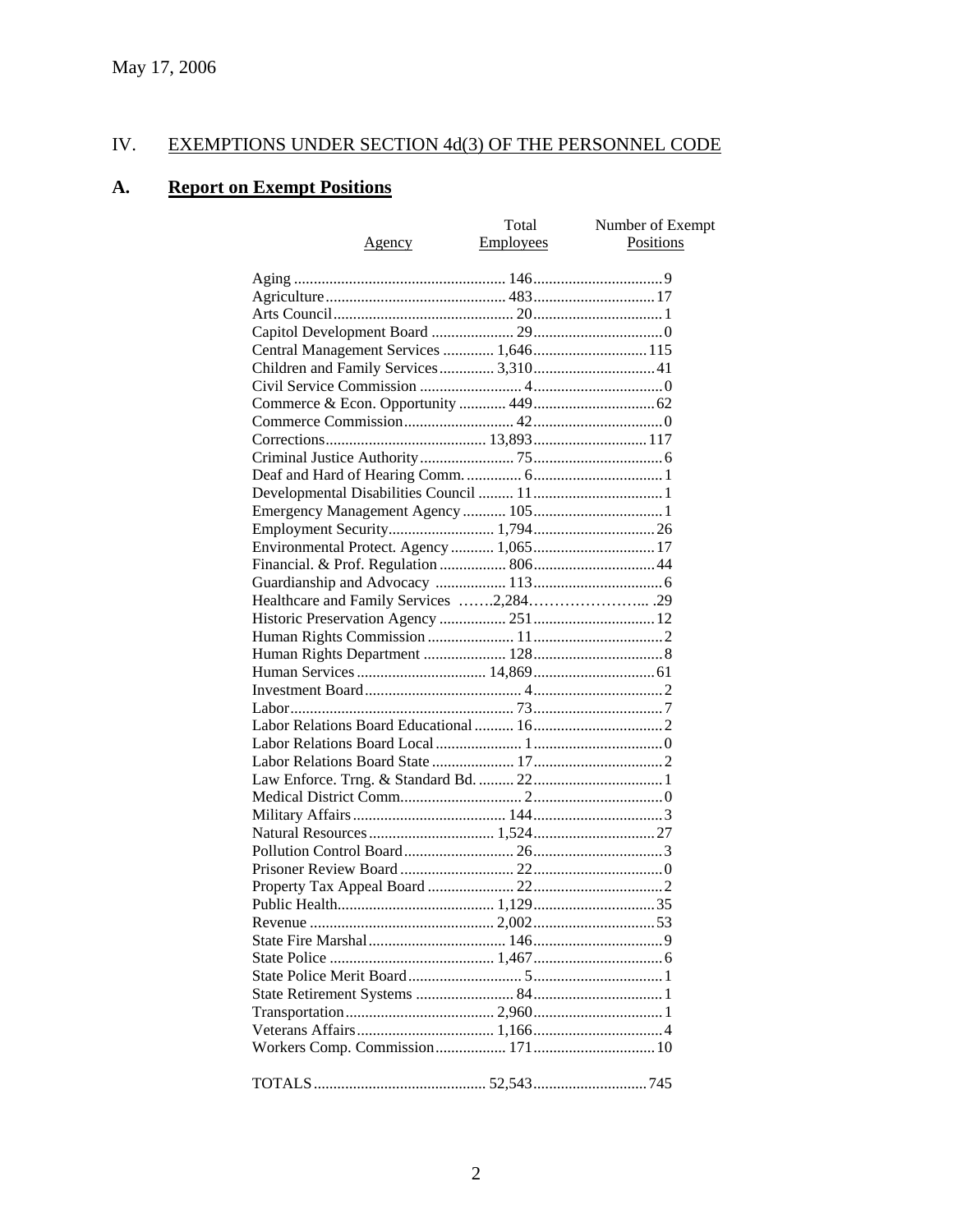#### **B. Governing Rule - Jurisdiction B Exemptions**

- a) Before a position shall qualify for exemption from Jurisdiction B under Section 4d(3) of the Personnel Code, the position shall be directly responsible to:
	- 1. The Governor, or
	- 2. A departmental director or assistant director appointed by the Governor, or
	- 3. A board or commission appointed by the Governor, or
	- 4. The head of an agency created by Executive Order, or the director or assistant director of an agency carrying out statutory powers, whose offices are created by the Governor subject to legislative veto under Article V, Section 11, of the Constitution of 1970, which agency head, director, or assistant director may themselves be subject to exemption under Section 4d(3), or
	- 5. In an agency having a statutory assistant director, a deputy director exercising full line authority under the director for all operating entities of the agency, provided the statutory role of assistant director is vacant or is assigned clearly distinct and separate duties from the deputy director and as a colleague to him, or
	- 6. A line position organizationally located between the director and/or assistant director and a subordinate statutorily exempt position(s), provided the position proposed for exemption has line authority over the statutory exempt position(s), or
	- 7. The elected head of an independent agency in the executive, legislative, or judicial branch of government.
- b) If a position meets the above criterion, it must, in addition, be responsible for one or more of the following before it shall be approved as exempt:
	- 1. Directs programs defined by statute and/or departmental, board, or commission policy or possess significant authority when acting in the capacity of a director of programs to bind the agency.
	- 2. Makes decisions in exercising principal responsibility for the determination or execution of policy which fix objectives or state the principles to control action toward operating objectives of one or more divisions, such decisions being subject to review or reversal only by the director, assistant director, board or commission.
	- 3. Participates in the planning and programming of departmental, board, or commission activities, integrating the plans and projections of related divisions, and the scheduling of projected work programs of those agencies.
	- 4. Makes decisions in exercising principal responsibility for the determination or execution of policy which fix objectives or state the principles to control action toward operating objectives of one or more divisions, such decisions being subject to review or reversal only by the director, assistant director, board or commission.
	- 5. Participates in the planning and programming of departmental, board, or commission activities, integrating the plans and projections of related divisions, and the scheduling of projected work programs of those agencies.

\* \* \*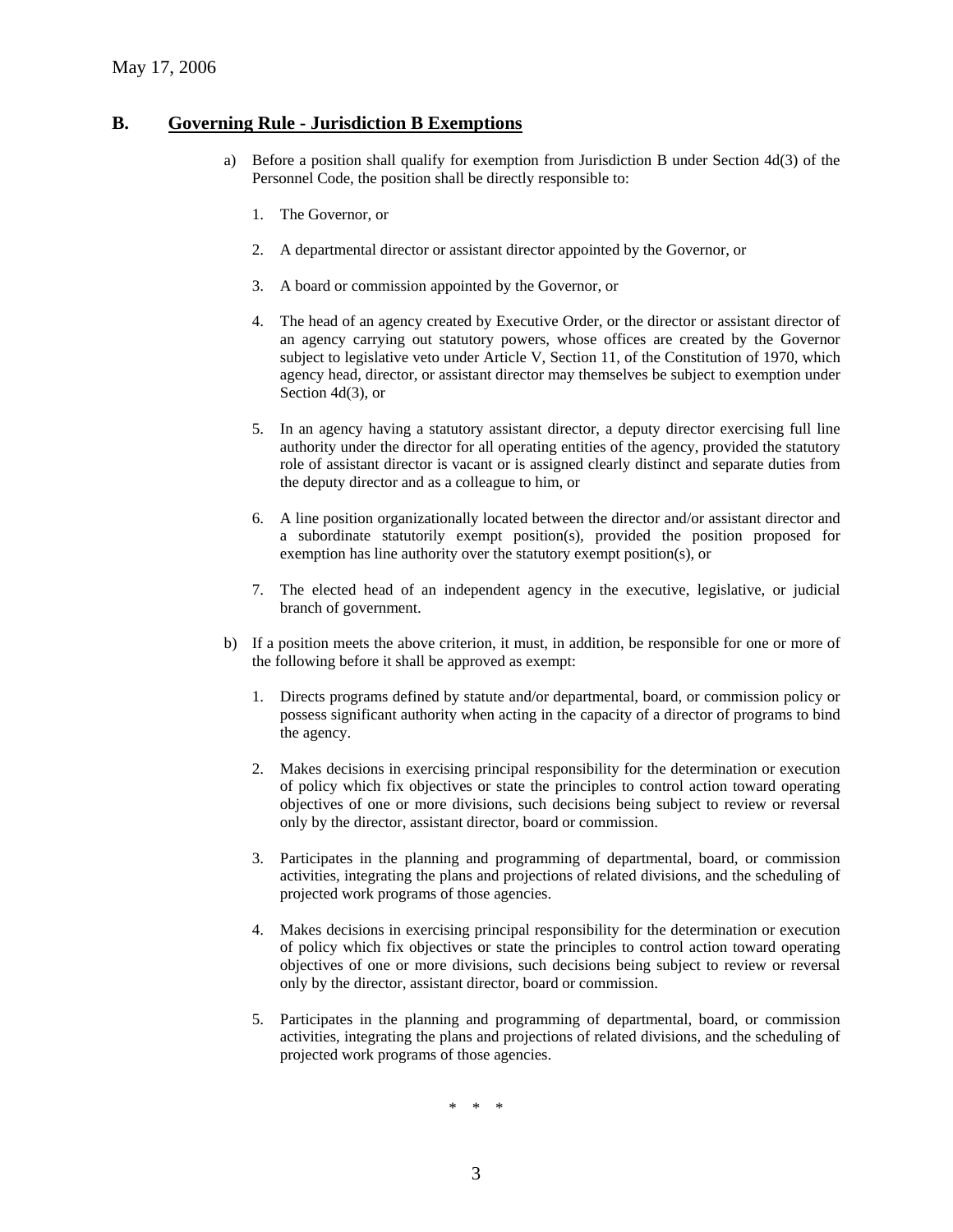### **C. Requests for 4d(3) Exemption**

• With regard to Items C1-3, Executive Director Daniel Stralka reported that Central Management Services was requesting the rescission of three positions in the Bureau of Computer and Communication Services as a result of a continuing reorganization. Chairman Kolker noted the benefits of vigilant monitoring of 4d(3) exempt positions and encouraged all agencies to do so. Anne McElroy, Deputy Director of Personnel at CMS, indicated that CMS is undergoing an agency-wide review which it hopes to accomplish within 6 months

### **IT WAS MOVED BY COMMISSIONER PETERSON, SECONDED BY COMMISSIONER BUKRABA AND THE MOTION ADOPTED 4-0 TO GRANT THE REQUESTS FOR 4D(3) EXEMPTION RESCISSION FOR THE FOLLOWING POSITIONS:**

**The following 4d(3) exemption rescissions were approved at the May 17, 2006 meeting:** 

Illinois Department of Central Management Services

| <b>Position Number:</b>  | 40070-37-14-000-01-01                         |
|--------------------------|-----------------------------------------------|
| <b>Position Title:</b>   | Senior Public Service Administrator           |
| Bureau/Division:         | Bureau of Communication and Computer Services |
| <b>Functional Title:</b> | Manager, LAN/Office Systems Services Division |
| Incumbent:               | None                                          |
| Supervisor:              | <b>BCCS</b> Deputy Director                   |
| Location:                | <b>Sangamon County</b>                        |

Illinois Department of Central Management Services

| <b>Position Number:</b>  | 40070-37-11-000-01-08                         |
|--------------------------|-----------------------------------------------|
| <b>Position Title:</b>   | Senior Public Service Administrator           |
| Bureau/Division:         | Bureau of Communication and Computer Services |
| <b>Functional Title:</b> | Manager, Information Services Division        |
| Incumbent:               | None                                          |
| Supervisor:              | <b>BCCS</b> Deputy Director                   |
| Location:                | <b>Sangamon County</b>                        |

Illinois Department of Central Management Services

|             | <b>Position Number:</b>  | 40070-37-12-000-01-01                             |
|-------------|--------------------------|---------------------------------------------------|
|             | <b>Position Title:</b>   | Senior Public Service Administrator               |
|             | Bureau/Division:         | Bureau of Communication and Computer Services     |
|             | <b>Functional Title:</b> | Manager, Information Management Services Division |
| Incumbent:  |                          | None                                              |
| Supervisor: |                          | <b>BCCS</b> Deputy Director                       |
| Location:   |                          | <b>Sangamon County</b>                            |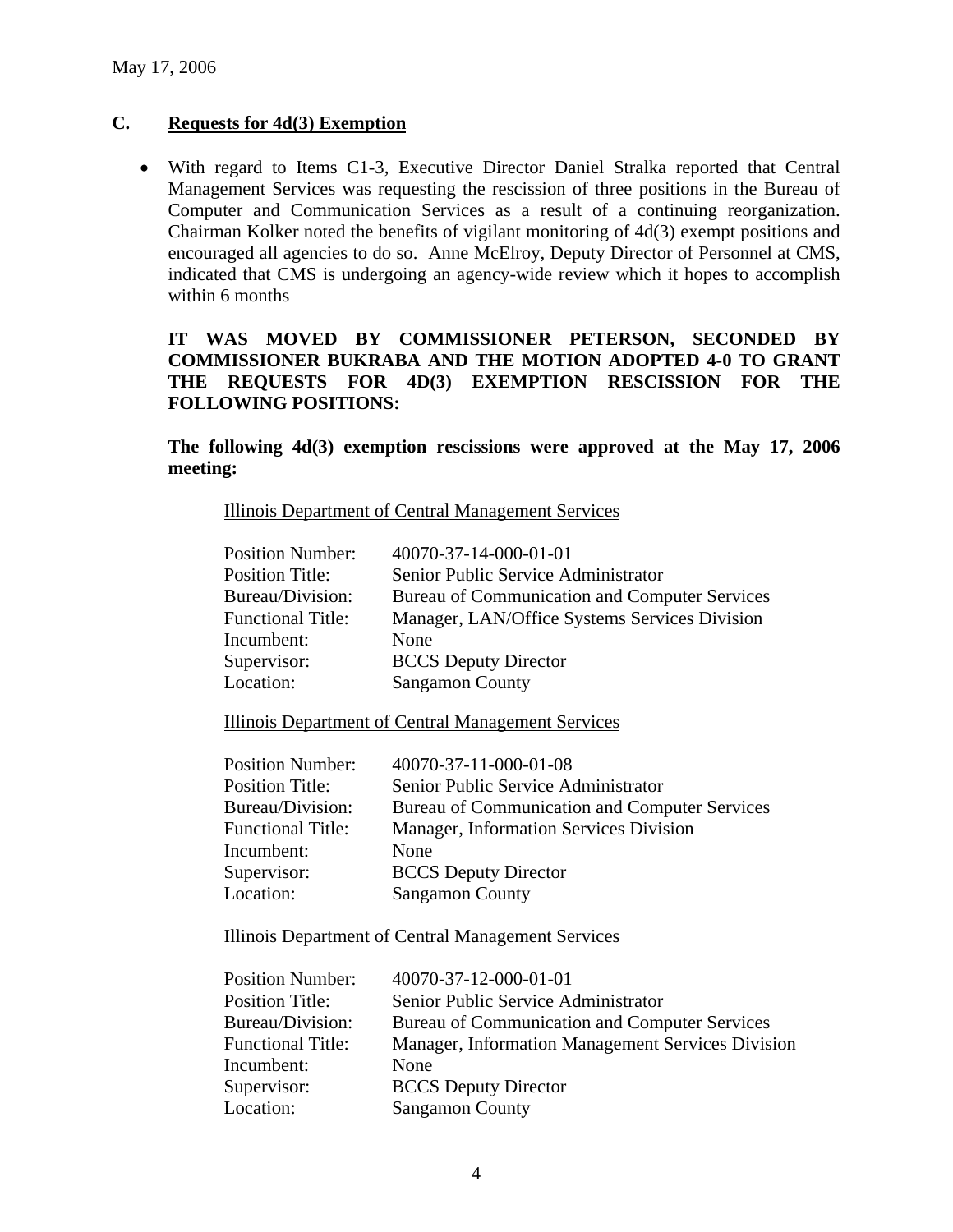### **IT WAS MOVED BY COMMISSIONER PETERSON, SECONDED BY CHAIRMAN KOLKER AND THE MOTION ADOPTED 4-0 TO DISCUSS THE CLASS SPECIFICATIONS OUT OF ORDER.**

### V. AMENDMENTS IN CLASS SPECIFICATIONS

### **The Director of Central Management Services submitted the following class titles for revision or abolishment:**

### A. Aircraft Pilot I

Staff Analysis: Assistant Executive Director Andrew Barris stated that a revision to the Aircraft Pilot I specification was needed to remove language regarding the completion of approved military or civilian flight school. This language was removed from the Aircraft Pilot II class specification in 1990 but it was erroneously left in the Aircraft Pilot I specification.

B. Disability Appeals Officer Disability Claims Adjudicator II Human Services Caseworker Industrial and Community Development Representative I Licensing Investigator I Licensing Investigator II Licensing Investigator III Licensing Investigator IV Public Aid Appeals Advisor Public Aid Eligibility Assistant Public Aid Lead Casework Specialist Real Estate Investigator Rehabilitation Counselor Rehabilitation Counselor Senior

Staff Analysis: Assistant Executive Director Andrew Barris stated that revisions to several class specifications – ranging from the Disability Appeals Officer to Rehabilitation Counselor Senior – were needed to correct agency names, programs and position titles that had become obsolete or had changed, i.e., the Illinois Department of Public Aid was changed to the Illinois Department of Healthcare and Family Services, or the Department of Rehabilitation Services was changed to the Division of Rehabilitation Services.

C. State Mine Inspector

State Mine Inspector – At Large Public Service Administrator (Option 8M) Mine Rescue Station Supervisor (abolish)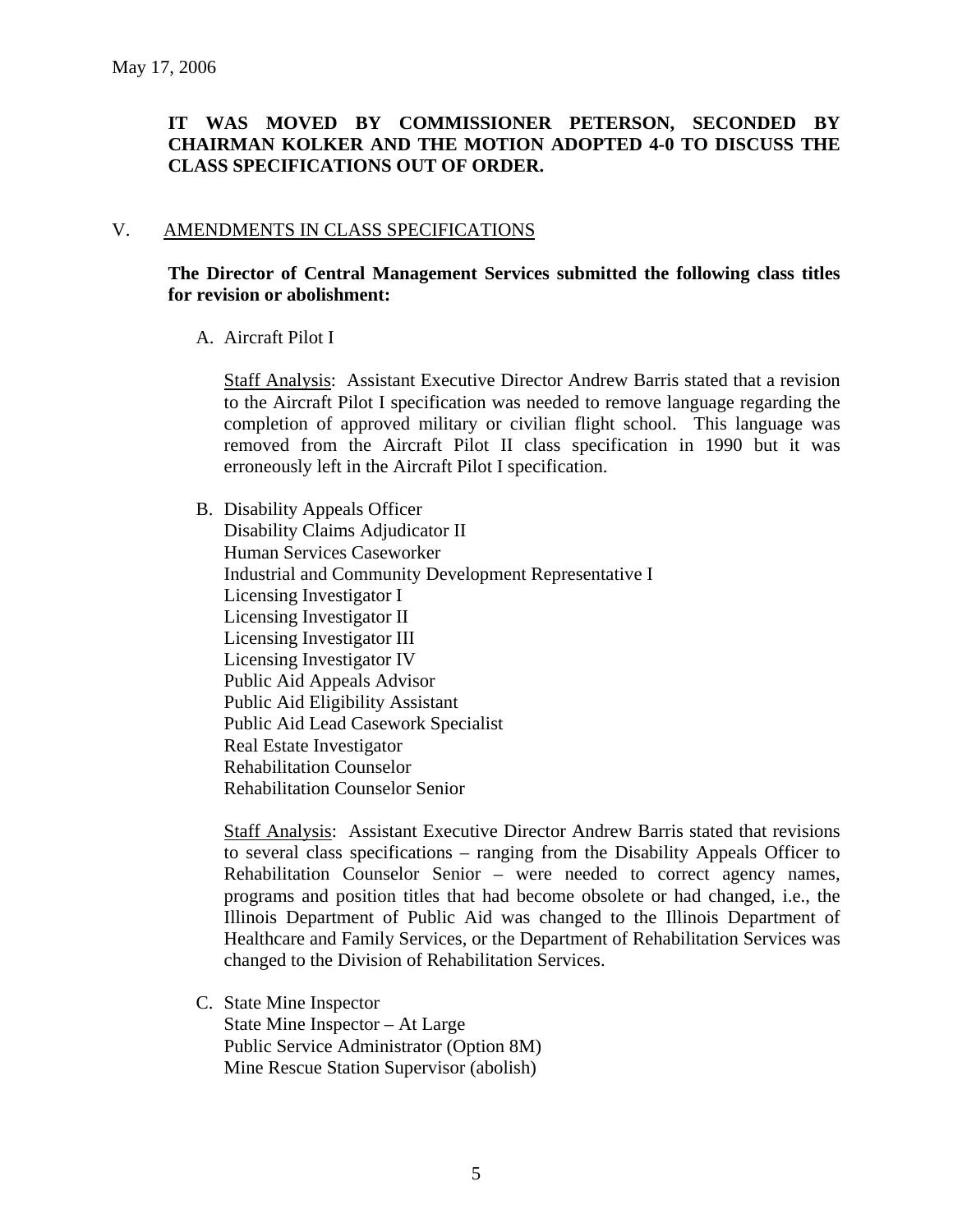Staff Analysis: Assistant Executive Director Andrew Barris addressed the Commission regarding the creation of the State Mine Inspector and State Mine Inspector – At Large class specifications. Barris stated that he spoke to John Logsdon at Central Management Services. Logsdon explained that the education and experience for a State Mine Inspector under the Coal Mining Act requires completion of high school plus ten years experience but that applicants did not necessarily meet the qualification of the Public Service Administrator, i.e., four years of college and 3 years of administrative experience. Chris Nickols from Central Management Services attended the meeting and reiterated that these new classes were necessary to address the need for qualified mine inspectors with experience. Commissioner Peterson asked Nickols about the duties of the State Mine Inspector and how many persons would hold the classification. Nickols explained there were 12 Mine Rescue Station Supervisors and/or Public Service Administrators that would hold the class specification of either a State Mine Inspector or State Mine Inspector – At Large.

### **IT WAS MOVED BY COMMISSIONER PETERSON, SECONDED BY COMMISSIONER BUKRABA AND THE MOTION ADOPTED 4-0 TO APPROVE THE REVISION OR ABOLISHMENT OF THE FOLLOWING CLASS SPECIFICATIONS FOR THE FOLLOWING CLASS TITLES TO BE EFFECTIVE JUNE 1, 2006.**

#### **Aircraft Pilot I**

**Disability Appeals Officer Disability Claims Adjudicator II Human Services Caseworker Industrial and Community Development Representative I Licensing Investigator I Licensing Investigator II Licensing Investigator III Licensing Investigator IV Public Aid Appeals Advisor Public Aid Eligibility Assistant Public Aid Lead Casework Specialist Real Estate Investigator Rehabilitation Counselor Rehabilitation Counselor Senior**

**State Mine Inspector State Mine Inspector – At Large Public Service Administrator (Option 8M) Mine Rescue Station Supervisor (abolish)**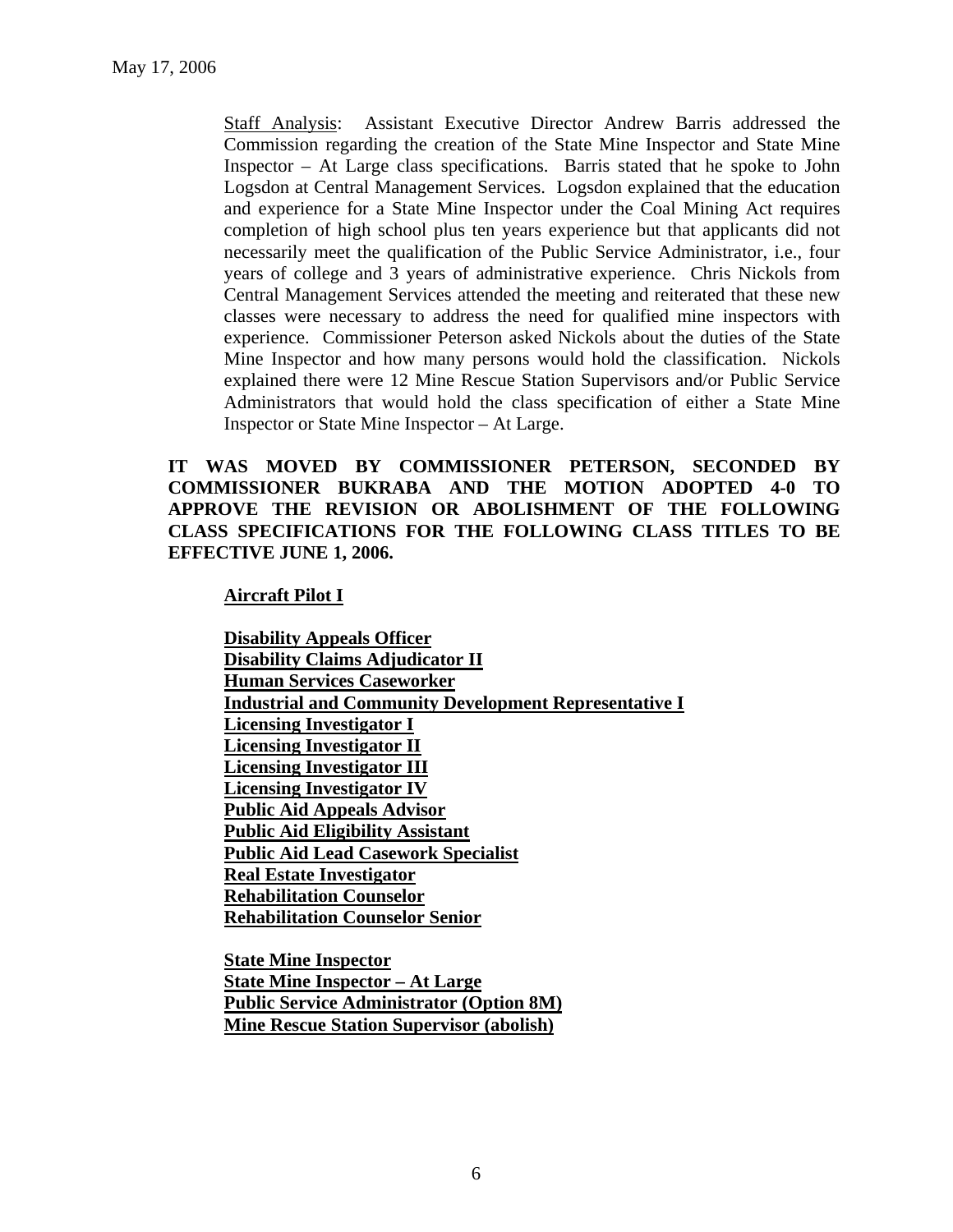**IT WAS MOVED BY CHAIRMAN KOLKER, SECONDED BY COMMISSIONER PETERSON AND THE MOTION ADOPTED 4-0 TO DISAPPROVE ANY CLASS SPECIFICATIONS RECEIVED BY THE COMMISSION NOT CONTAINED IN THIS REPORT TO ALLOW ADEQUATE STUDY.** 

#### VI. MOTION TO GO INTO EXECUTIVE SESSION

**IT WAS MOVED BY CHAIRMAN KOLKER, SECONDED BY COMMISSIONER PETERSON AND BY ROLL CALL VOTE THE MOTION ADOPTED 4-0 TO HOLD AN EXECUTIVE SESSION TO CONSIDER APPEALS**  FILED WITH THE COMMISSION PURSUANT TO SUBSECTIONS 2(c)(1), **2(c)(4) AND 2(c)(11) OF THE OPEN MEETINGS ACT.** 

| <b>KOLKER</b>   | YES | <b>RICHARDS</b> | YES |
|-----------------|-----|-----------------|-----|
| <b>PETERSON</b> | YES | <b>EWELL</b>    |     |
| <b>BUKRABA</b>  | YES |                 |     |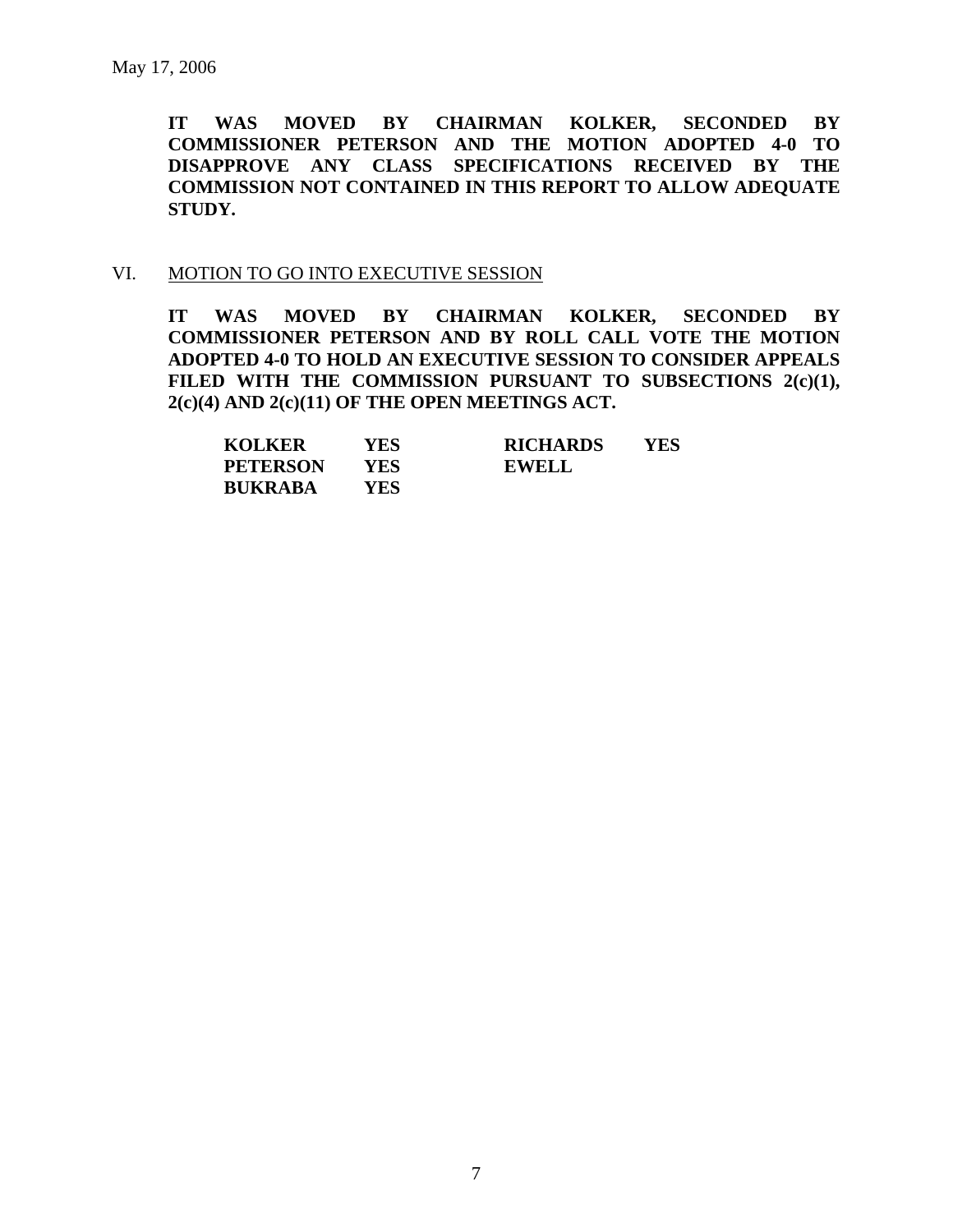#### VII. RECONVENE MEETING

Upon due and proper notice the regular meeting of the Illinois Civil Service Commission was reconvened at 425  $\frac{1}{2}$  South Fourth Street, Springfield, Illinois at 11:03 a.m.

#### PRESENT

Chris Kolker, Chairman; George E. Richards (via telephone), Betty Bukraba, and Barbara J. Peterson, Commissioners; Daniel Stralka, Executive Director; and Andrew Barris of the Commission staff.

#### VIII. NON-MERIT APPOINTMENT REPORT

The Personnel Code permits non-merit appointments for a limited period of time, i.e., emergency appointments shall not exceed 60 days and shall not be renewed, and positions shall not be filled on a temporary or provisional basis for more than six months out of any twelve-month period. Consecutive non-merit appointments are not violative of the Code, however, they do present a possible evasion of merit principles and should be monitored. Set forth below is the number of consecutive non-merit appointments made by each department. These statistics are from the Department of Central Management Services consecutive non-merit report as of April 30, 2006.

| Agency                                | 3/31/06        | 4/30/06        |
|---------------------------------------|----------------|----------------|
| Agriculture                           | 8              | 8              |
| Arts Council                          |                |                |
| <b>Central Management Services</b>    | 3              | 3              |
| <b>Children and Family Services</b>   | 8              | 10             |
| Commerce and Economic Opportunity     | $\mathfrak{D}$ | 2              |
| <b>Emergency Management Agency</b>    |                |                |
| Financial and Professional Regulation | $\mathfrak{D}$ |                |
| <b>Healthcare and Family Services</b> | 8              | 10             |
| <b>Human Services</b>                 | 5              | $\overline{2}$ |
| <b>Natural Resources</b>              | 3              | 21             |
| Property Tax Appeal Board             |                |                |
| Transportation                        | 60             | 27             |
| <b>Veterans Affairs</b>               | 2              | 2              |
| Totals                                | 104            |                |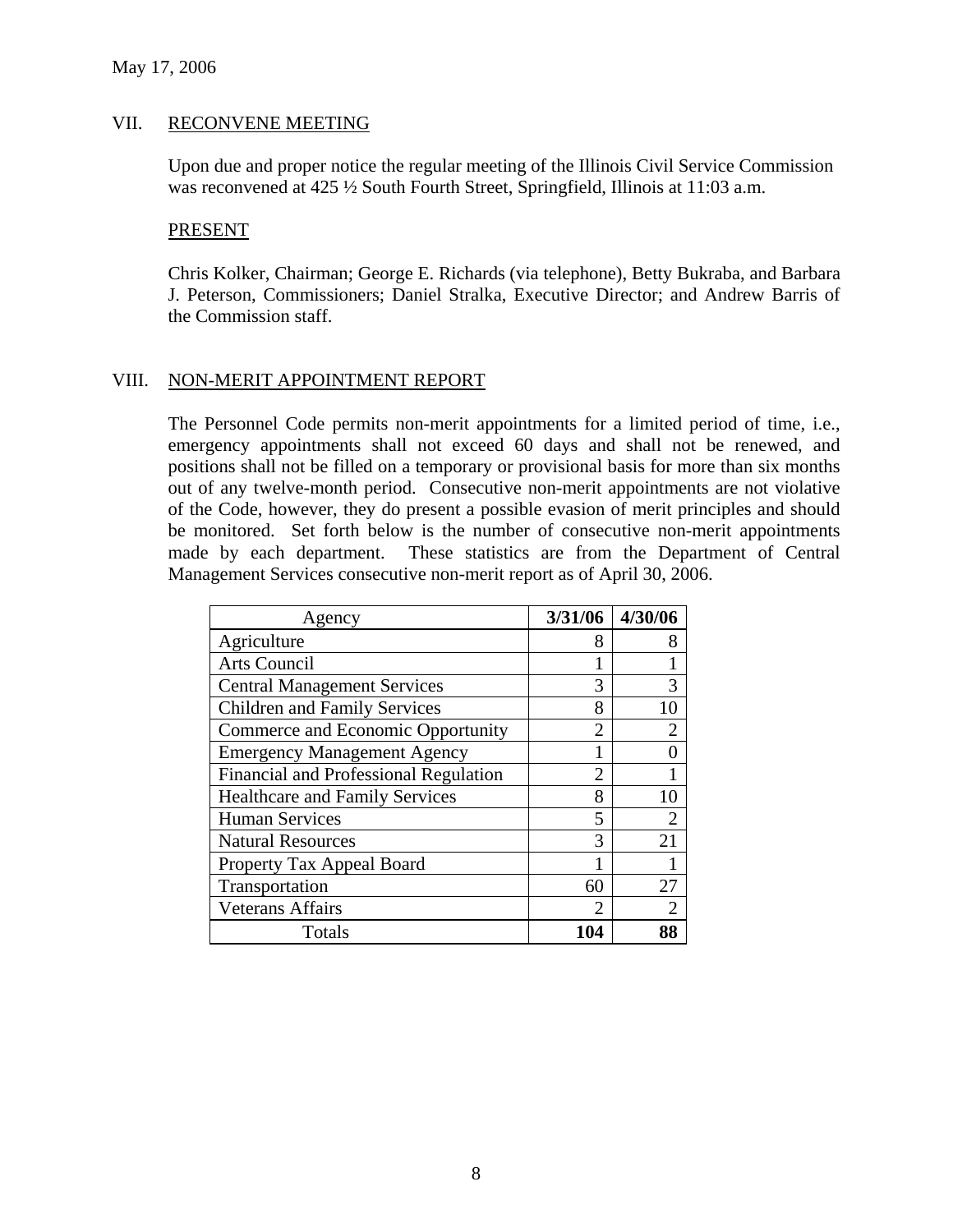#### IX. APPEALS TERMINATED WITHOUT DECISION ON THE MERITS

#### • **DISMISSAL**

#### **RV-29-06**

| Petitioner | <b>AFSCME</b>         | <b>Appeal Date</b>      | 1/03/06                        |
|------------|-----------------------|-------------------------|--------------------------------|
| Agency     | <b>DHS</b>            | <b>Decision Date</b>    | 3/28/06                        |
| Type       | <b>Rule Violation</b> | ALJ                     | Daniel Stralka                 |
| Change(s)  | Violation of          | <b>Proposed Finding</b> | Default-failure to provide     |
|            | Personnel Code        |                         | information; dismissed subject |
|            | and Rules             |                         | to Commission approval.        |

**IT WAS MOVED BY CHAIRMAN KOLKER, SECONDED BY COMMISSIONER PETERSON, AND BY ROLL CALL VOTE OF 4-0 THE MOTION ADOPTED TO APPROVE THE ADMINISTRATIVE LAW JUDGE'S PROPOSED FINDING DISMISSING THE APPEAL OF THE PETITIONER.** 

| <b>KOLKER</b>   | YES  | <b>RICHARDS</b> | YES |
|-----------------|------|-----------------|-----|
| <b>PETERSON</b> | YES. | <b>EWELL</b>    |     |
| <b>BUKRABA</b>  | YES  |                 |     |

#### • **DISMISSAL**

**RV-34-06**

| Petitioner | Daniel Thies          | <b>Appeal Date</b>   | 3/02/06                    |
|------------|-----------------------|----------------------|----------------------------|
| Agency     | <b>DVA</b>            | <b>Decision Date</b> | 3/28/06                    |
| Type       | <b>Rule Violation</b> | ALJ                  | Daniel Stralka             |
| Change(s)  | Violation of          | Proposed Finding     | No jurisdiction; dismissed |
|            | Personnel Code        |                      | subject to Commission      |
|            | and Rules             |                      | approval.                  |

**IT WAS MOVED BY CHAIRMAN KOLKER, SECONDED BY COMMISSIONER PETERSON, AND BY ROLL CALL VOTE OF 4-0 THE MOTION ADOPTED TO APPROVE THE ADMINISTRATIVE LAW JUDGE'S PROPOSED FINDING DISMISSING THE APPEAL OF THE PETITIONER.** 

| <b>KOLKER</b>   | YES | <b>RICHARDS</b> | YES |
|-----------------|-----|-----------------|-----|
| <b>PETERSON</b> | YES | EWELL           |     |
| <b>BUKRABA</b>  | YES |                 |     |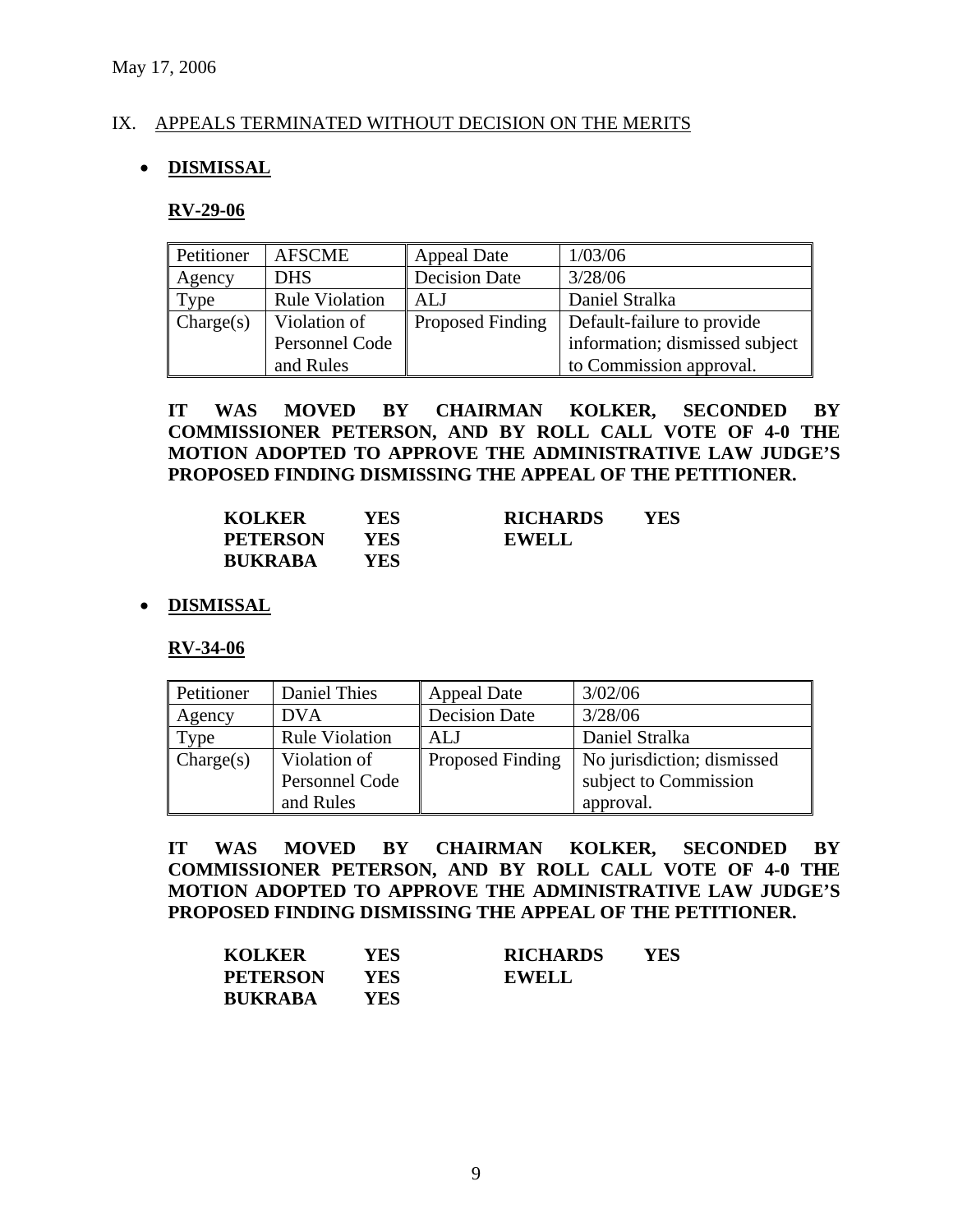### • **DISMISSAL**

#### **DA-20-06**

|           | Respondent   Cecilia Namayanja | <b>Appeal Date</b>   | 9/28/05               |
|-----------|--------------------------------|----------------------|-----------------------|
| Agency    | <b>DCFS</b>                    | <b>Decision Date</b> | 4/25/06               |
| [1]       | Discharge                      | ALJ                  | Daniel Stralka        |
| Change(s) | Falsification of               | Recommended          | Settlement; dismissed |
|           | documents; failure to          | Decision             | subject to Commission |
|           | perform duties                 |                      | approval.             |

#### **DA-36-06**

|           | Respondent   Elvin W. Brown | <b>Appeal Date</b>   | 3/19/06              |
|-----------|-----------------------------|----------------------|----------------------|
| Agency    | <b>IEPA</b>                 | <b>Decision Date</b> | 5/02/06              |
| Type      | Discharge                   | <b>ALJ</b>           | Daniel Stralka       |
| Change(s) | Witnessed receiving oral    | Recommended          | No jurisdiction;     |
|           | sex on state property       | Decision             | dismissed subject to |
|           | during work time            |                      | Commission approval. |

#### **S-40-06**

|           | Respondent   Margaret Johnson | <b>Appeal Date</b>   | 4/20/06               |
|-----------|-------------------------------|----------------------|-----------------------|
| Agency    | <b>DVA</b>                    | <b>Decision Date</b> | 5/03/06               |
| Type      | Suspension                    | ALJ                  | Daniel Stralka        |
| Change(s) | Unauthorized                  | Recommended          | Withdrawn; dismissed  |
|           | absences                      | Decision             | subject to Commission |
|           |                               |                      | approval.             |

#### **S-41-06**

|           | Respondent   Quentin Grant | <b>Appeal Date</b>   | 4/19/06              |
|-----------|----------------------------|----------------------|----------------------|
| Agency    | Agriculture                | <b>Decision Date</b> | 5/02/06              |
| Type      | Suspension                 | ALJ                  | Daniel Stralka       |
| Change(s) | Suspension pending         | Recommended          | No jurisdiction;     |
|           | discharge                  | Decision             | dismissed subject to |
|           |                            |                      | Commission approval. |

**IT WAS MOVED BY CHAIRMAN KOLKER, SECONDED BY COMMISSIONER PETERSON, AND BY ROLL CALL VOTE OF 4-0 THE MOTION ADOPTED TO APPROVE THE ADMINISTRATIVE LAW JUDGE'S RECOMMENDED DECISIONS DISMISSING THE APPEALS OF THE PETITIONERS, NAMAYANJA, BROWN, JOHNSON AND GRANT.** 

| <b>KOLKER</b>   | YES | <b>RICHARDS</b> | YES |
|-----------------|-----|-----------------|-----|
| <b>PETERSON</b> | YES | <b>BUKRABA</b>  | YES |
| EWELL           |     |                 |     |